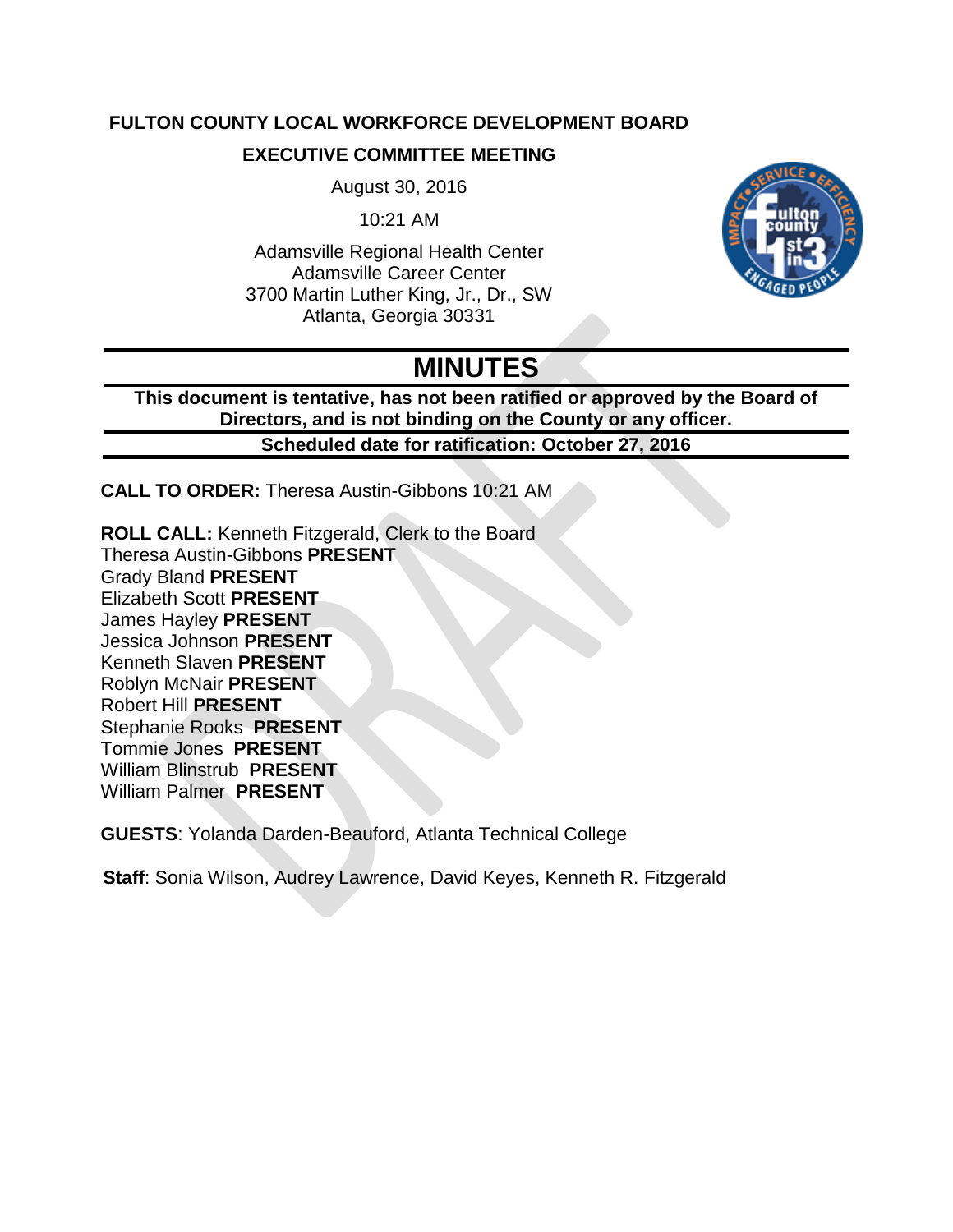# **TABLE OF CONTENTS**

# **ITEM # SUBJECT**

| 16-0005 | <b>CONSENT AGENDA</b><br>All matters listed on the Consent Agenda are considered routine<br>by the LWDB and will be enacted by one motion. No separate<br>discussion will take place on these items. If discussion of any<br>Consent Agenda item is desired, the item will be moved to the<br>Regular Meeting Agenda for separate consideration. No requests<br>for discussion were made. | <b>APPROVED</b> |
|---------|-------------------------------------------------------------------------------------------------------------------------------------------------------------------------------------------------------------------------------------------------------------------------------------------------------------------------------------------------------------------------------------------|-----------------|
| 16-0006 | <b>PARTICIPANT</b><br><b>MAXIMUM</b><br>FOR<br><b>SUPPORTIVE</b><br><b>PER</b><br><b>SERVICES</b><br>Request approval to set the per participant maximum for Support<br>Services at \$4,000.00, with approval to exceed the maximum on a<br>case by case basis with the approval of the WIOA Director.                                                                                    | APPROVED        |
| 16-0007 | <b>ACCEPTANCE OF GRANT AWARDS</b><br>Request approval to accept the base funding (25%) of the<br>Workforce Innovation and Opportunity Act Adult and Dislocated<br>Worker Grant allocations for the $2017 - 2019$ PYs.                                                                                                                                                                     | <b>APPROVED</b> |
| 16-0008 | FULTON COUNTY ELIGIBILE TRAINING PROVIDER<br><b>LIST</b><br>Request to approve identified programs and program changes to<br>the Fulton County Eligible Training Provider List.                                                                                                                                                                                                           | <b>APPROVED</b> |
| 16-0009 | FULTON COUNTY ELIGIBILE TRAINING PROVIDER<br><b>LIST</b><br>Request to decline identified programs and program changes to<br>the Fulton County Eligible Training Provider List.                                                                                                                                                                                                           | APPROVED        |
| 16-0010 | YOUTH COUNCIL COMPOSITION<br>Request approval to establish that the size of the Fulton County<br>Youth Council shall be maintained at an odd number to facilitate<br>the orderly conduct of business.                                                                                                                                                                                     | <b>APPROVED</b> |
| 16-0011 | 2016 - 2017 YOUTH PLAN<br>Request approval of the Fulton County Youth Plan as presented.                                                                                                                                                                                                                                                                                                  | APPROVED        |
| 16-0012 | FULTON COUNTY LOCAL WORKFORCE DEVELOPMENT<br><b>BOARD MEMBERSHIP</b><br>Request approval of the application for Board membership of<br>Ms. Bethany Usry, Greater North Fulton Chamber of Commerce.                                                                                                                                                                                        | APPROVED        |